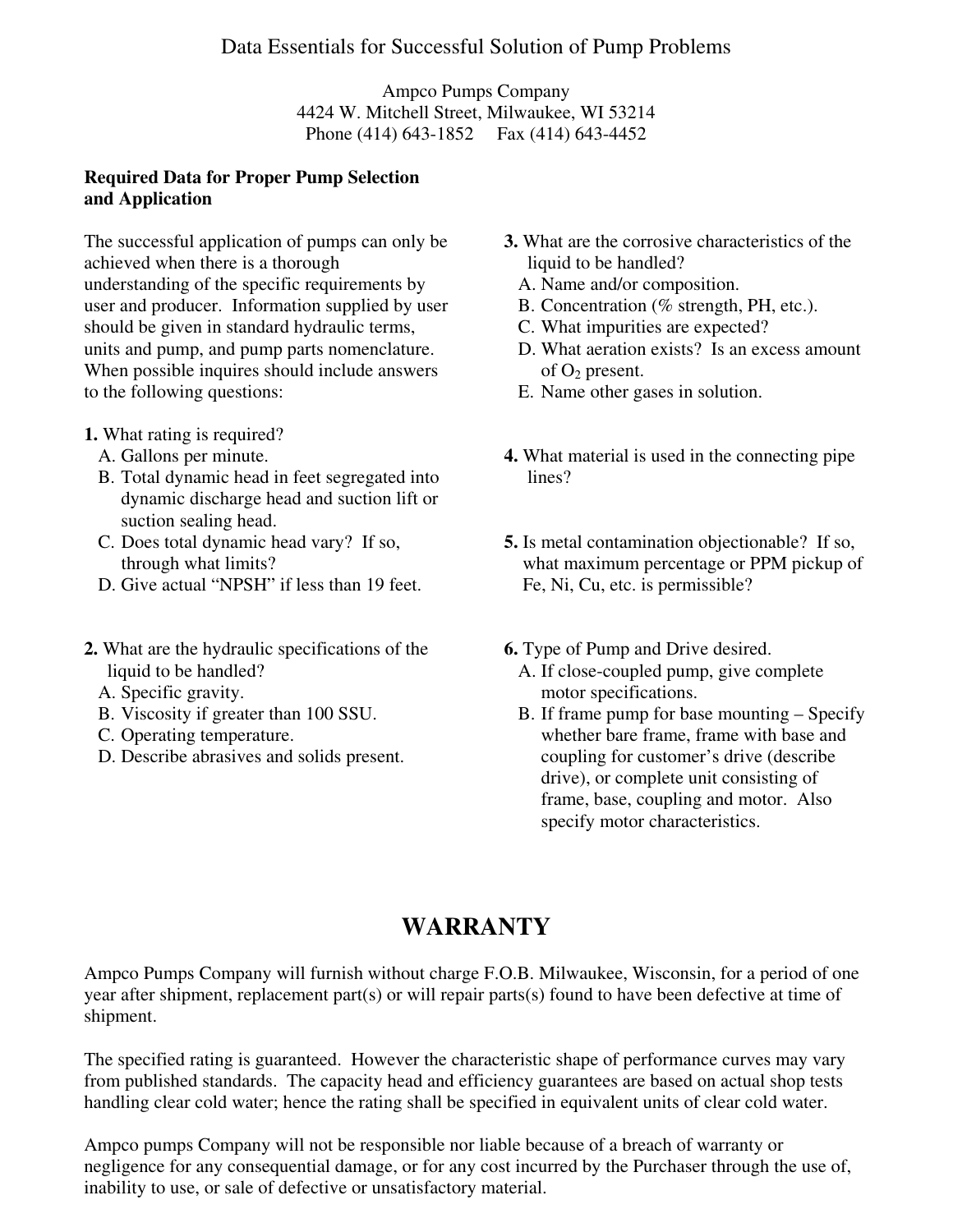## **Fundamentals, Factors, and Functions**

Centrifugal pumps transfer a volume of liquid during some unit of time usually expressed as "Gallons per Minute" against a resistance to flow, expressed as an equivalent vertical height of the liquid pumped. The equivalent vertical height is usually expressed in "Feet" and remains the same regardless of specific gravity.

Pressure developed and horsepower required by the pump vary directly with the specific gravity.

Static head is the vertical distance measured from the surface of the source of supply up to the surface of the discharged solution. It is generally convenient to include all constant pressures in the system as part of the static head.

Total Dynamic Head (T.D.H.) is the sum of static head plus friction losses, velocity head, entrance and exit losses in units of feet when pumping at required capacity.



**Capacity In Gallons Per Minute** Individiual component breakdown of Total Dynamic Head.

Dynamic SUCTION Head is the part of TDH accounted for from the source of supply up to the centerline of the pump. The Dynamic Suction Head should be determined independent of TDH and corrected to water equivalents.

The moving of solids in solid-liquid mixtures results in additional hydraulic losses. Kinetic energy applied by pump's impeller does not apply to solids. They are simply carried along by the liquid's velocity energy.

Net Positive Suction Head (NPSH) is the dynamic suction head in feet of liquid ABSOLUTE at the suction nozzle less the vapor pressure of the liquid. Required NPSH is the minimum value of NPSH at which the pump can deliver the indicated rate of flow while avoiding harmful cavitation. Available NPSH is the value of NPSH at which the suction system delivers the liquid to the pump. Required NPSH is a Pump characteristic whereas available NPSH is the system's suction and liquid characteristic.

#### **Conversion Factors**

| литерии гасил э          |                  |                       |
|--------------------------|------------------|-----------------------|
| <b>MULTIPLY</b>          | BY               | <b>TO OBTAIN</b>      |
| Gallons per Day          | 6.94 x $10^{-4}$ |                       |
| Gallons per Hour         | 0.0167           |                       |
| Cubic Feet per           | 448.8            | Gallons per<br>Minute |
| Second                   |                  |                       |
| Liters per Second        | 15.852           |                       |
| Cubic Meters per         | 4.4              |                       |
| Hour                     |                  |                       |
| Pounds per Hour          | 0.002            |                       |
| (water)                  |                  |                       |
| Meters of Water          | 3.281            |                       |
| Feet of Solution         | SP. GR.          |                       |
| Lbs per square           | 2.31             |                       |
| inch (PSI)               |                  | Feet of Water         |
| <b>Inches of Mercury</b> | 1.133            |                       |
| Atmospheres              | 34               |                       |
| Kgs. Per square          | 32.84            |                       |
| centimeter               |                  |                       |
| Cubic Feet               | 7.481            |                       |
| Liter                    | 0.2642           | Gallons               |
| <b>Imperial Gallon</b>   | 1.2              |                       |
| Pound of Water           | 0.12             |                       |